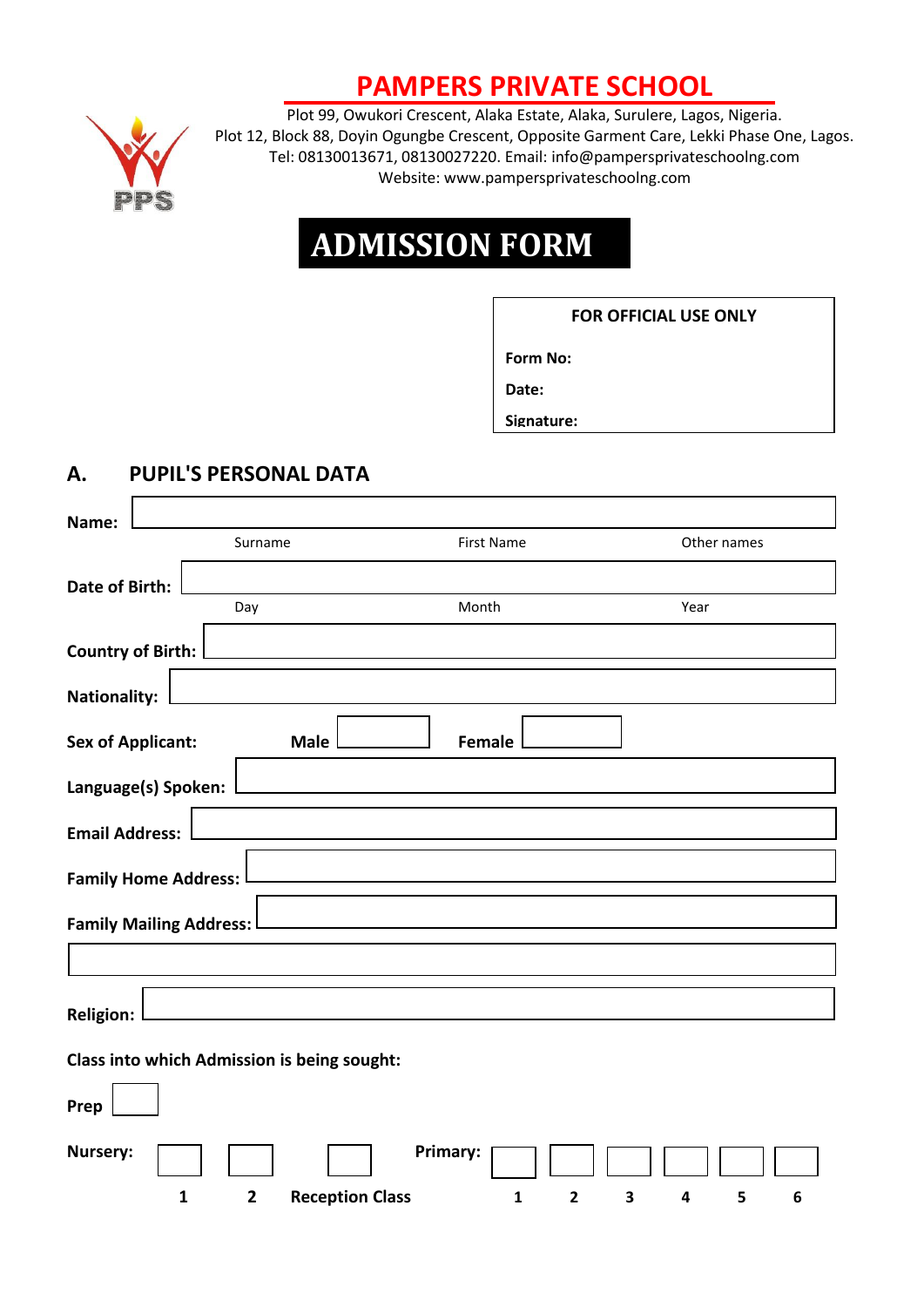| Child's Former School & Address (If any):                     |                                                                                  |        |  |  |  |  |  |
|---------------------------------------------------------------|----------------------------------------------------------------------------------|--------|--|--|--|--|--|
|                                                               |                                                                                  |        |  |  |  |  |  |
| <b>School's E-mail Address:</b>                               |                                                                                  |        |  |  |  |  |  |
| Child's Last Class at Former school:                          |                                                                                  |        |  |  |  |  |  |
| Who will Pick the Child after School?                         |                                                                                  |        |  |  |  |  |  |
| Person's Relationship with Child:                             |                                                                                  |        |  |  |  |  |  |
| Car(s) Registration No(s):                                    |                                                                                  |        |  |  |  |  |  |
| <b>MEDICAL INFORMATION</b>                                    |                                                                                  |        |  |  |  |  |  |
| Any Peculiar Health problem?                                  | If yes, please give details:                                                     |        |  |  |  |  |  |
|                                                               |                                                                                  |        |  |  |  |  |  |
|                                                               |                                                                                  |        |  |  |  |  |  |
| Any allergy?                                                  | If yes, please give details:                                                     |        |  |  |  |  |  |
| Record of immunization: Please circle as appropriate.         |                                                                                  |        |  |  |  |  |  |
| Has your child been<br>(a)                                    | <b>Immunized against Small Pox?</b>                                              | Yes/No |  |  |  |  |  |
| (b)                                                           | <b>Immunized against Measles?</b>                                                | Yes/No |  |  |  |  |  |
| (c)                                                           | <b>Immunized against Whooping Cough?</b>                                         | Yes/No |  |  |  |  |  |
| (d)                                                           | <b>Immunized against Polio?</b>                                                  | Yes/No |  |  |  |  |  |
| (e)                                                           | <b>Immunized against Tetanus?</b>                                                | Yes/No |  |  |  |  |  |
| (f)                                                           | <b>Immunized against Tuberculosis?</b>                                           | Yes/No |  |  |  |  |  |
|                                                               | In case of emergency, do you permit the school to take your child to the clinic? | Yes/No |  |  |  |  |  |
| If no, give instruction as to where the child can be treated: |                                                                                  |        |  |  |  |  |  |
| <b>PARENT'S DATA</b><br>В.                                    |                                                                                  |        |  |  |  |  |  |
| Father's Name (Surname First):                                |                                                                                  |        |  |  |  |  |  |

**Occupation:**

**Home Address:**

**Office Address:**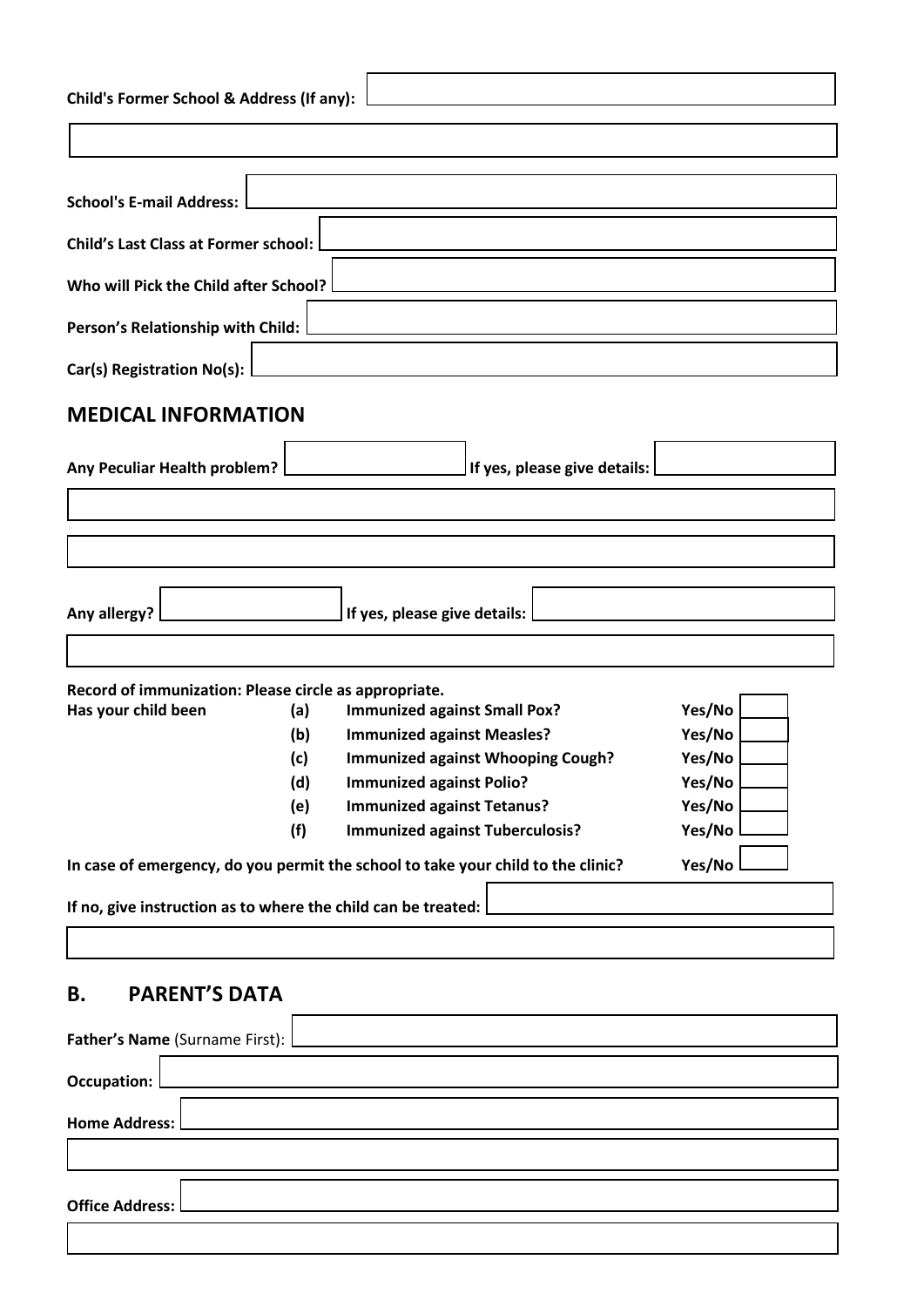| <u> 1980 - Andrea Station Books, amerikansk politik (d. 1980)</u><br>Tel. No. Evening: L | Day:                                          |
|------------------------------------------------------------------------------------------|-----------------------------------------------|
| Fax No.: l                                                                               | <u> 1980 - Andrea Andrew Maria (h. 1980).</u> |
| Email Address: L                                                                         |                                               |
| Date & Place of Birth: <u>Denomination and the Birth</u>                                 |                                               |
| Nationality:                                                                             |                                               |
| Sports & Hobbies:                                                                        | <u> 1980 - Andrea Andrew Maria (h. 1980).</u> |
| Signature & Date:                                                                        |                                               |

| Mother's Name (Surname First): L                                                                                                          |  |  |  |  |
|-------------------------------------------------------------------------------------------------------------------------------------------|--|--|--|--|
| Occupation: [                                                                                                                             |  |  |  |  |
| <b>Home Address:</b>                                                                                                                      |  |  |  |  |
|                                                                                                                                           |  |  |  |  |
| <b>Office Address:</b>                                                                                                                    |  |  |  |  |
|                                                                                                                                           |  |  |  |  |
| Day: L                                                                                                                                    |  |  |  |  |
| Fax No.:<br><u> 1989 - Andrea Santa Andrea Andrea Santa Andrea Andrea Andrea Andrea Andrea Andrea Andrea Andrea Andrea Andre</u>          |  |  |  |  |
| <b>Email Address:</b><br><u> 1989 - Johann Barn, mars et al. (b. 1989)</u>                                                                |  |  |  |  |
| Date & Place of Birth:                                                                                                                    |  |  |  |  |
| State of Origin:<br>Nationality:                                                                                                          |  |  |  |  |
| Sports & Hobbies: 2008 2010 2020 2021 2021 2022 2021 2022 2022 2023 2024 2022 2022 2023 2024 2022 20                                      |  |  |  |  |
| Signature & Date:<br><u> 1989 - Johann Harry Barn, mars ar breist fan de Amerikaansk kommunent fan de Amerikaanske kommunent fan de A</u> |  |  |  |  |
|                                                                                                                                           |  |  |  |  |
| <b>Wedding Anniversary:</b>                                                                                                               |  |  |  |  |

## **C. FAMILY BACKGROUND**

| 1.           | Applicant lives with, both Parents | <b>Father</b> | <b>Mother</b> |  |
|--------------|------------------------------------|---------------|---------------|--|
| $\mathbf{2}$ | Are Parents Separated/Divorced?    | <b>Yes</b>    | <b>No</b>     |  |
| 3.           | Number of Children in the Family:  |               |               |  |